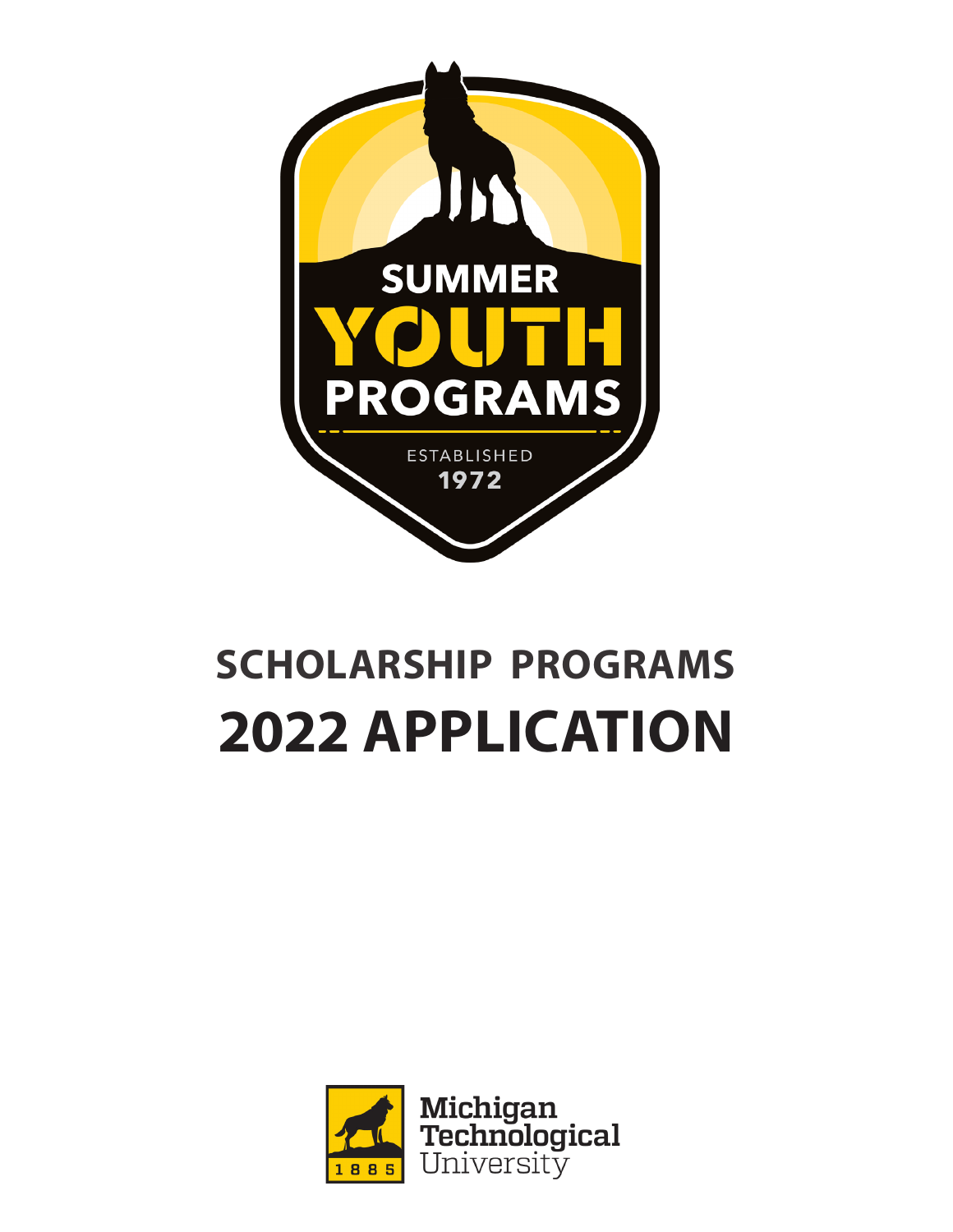## **SCHOLARSHIP PROGRAMS APPLICATION**

### **Michigan Tech Summer Youth Programs**

| <b>PROGRAM</b><br><b>OVERVIEW</b>   | recommendation. During the program, participants will:                                                                                                                                                                                                                                                                                                                                                                                                                                                                                                                                                                                                  | We offer several scholarships programs to talented students from across the country and abroad. These<br>programs are typically more intensive, deeper-dives into a particular field of interest, and selection<br>is based on a combination of factors including students' grades, answers to short questions, and letters of |  |  |  |
|-------------------------------------|---------------------------------------------------------------------------------------------------------------------------------------------------------------------------------------------------------------------------------------------------------------------------------------------------------------------------------------------------------------------------------------------------------------------------------------------------------------------------------------------------------------------------------------------------------------------------------------------------------------------------------------------------------|--------------------------------------------------------------------------------------------------------------------------------------------------------------------------------------------------------------------------------------------------------------------------------------------------------------------------------|--|--|--|
|                                     | . Work in teams to solve problems and complete hands-on projects.<br>. Hear from role models working in the field.                                                                                                                                                                                                                                                                                                                                                                                                                                                                                                                                      |                                                                                                                                                                                                                                                                                                                                |  |  |  |
|                                     | • Learn about the college application process and tips for succeeding in university programs.<br>• Experience college life-stay in a residence hall, explore campus, and meet other students with similar<br>backgrounds and interests.                                                                                                                                                                                                                                                                                                                                                                                                                 |                                                                                                                                                                                                                                                                                                                                |  |  |  |
|                                     | • Enjoy team competitions, recreational activities, and outdoor adventures in Michigan's Keweenaw<br>Peninsula.                                                                                                                                                                                                                                                                                                                                                                                                                                                                                                                                         |                                                                                                                                                                                                                                                                                                                                |  |  |  |
| <b>COST</b>                         | There is a nonrefundable registration fee of \$325* that is due within 10 days of acceptance into the<br>program. Do not send in your payment with your application. If accepted, we must receive your registration<br>fee to complete your enrollment and guarantee your spot. All selected participants receive a scholarship<br>valued at more than \$1,000, which covers all tuition, classroom supplies, and room and board.                                                                                                                                                                                                                       |                                                                                                                                                                                                                                                                                                                                |  |  |  |
|                                     | *Rail and Intermodal Transportation and National Summer Transportation Institute registration fees are \$0. NEXT Scholars:<br>Geospatial Engineering has 10 seats sponsored at \$0 registration fee.                                                                                                                                                                                                                                                                                                                                                                                                                                                    |                                                                                                                                                                                                                                                                                                                                |  |  |  |
| <b>TRANSPORTATION</b>               | You are responsible for your own transportation to campus. Travel accommodations and charter bus<br>information will be provided upon program acceptance.                                                                                                                                                                                                                                                                                                                                                                                                                                                                                               |                                                                                                                                                                                                                                                                                                                                |  |  |  |
| <b>SELECTION</b><br><b>CRITERIA</b> | For high school programs, preference will be given to applicants entering 11th or 12th grade who have<br>had two years of high school math and science. However, outstanding younger students and those without<br>these prerequisites will be considered. The selection committee reviews application materials, involvement<br>in extracurricular activities and outside interests or responsibilities, short responses to questions, teacher<br>recommendations, and school transcripts. Neatness, accuracy, and following directions will also be<br>considered. The selection committee meets one week after the deadlines to review applications. |                                                                                                                                                                                                                                                                                                                                |  |  |  |
|                                     | Previous participants are not eligible to attend the same program again.                                                                                                                                                                                                                                                                                                                                                                                                                                                                                                                                                                                |                                                                                                                                                                                                                                                                                                                                |  |  |  |
| <b>HOW TO APPLY</b>                 | The application deadline is 5 PM (EST), Sunday, April 10, 2022. For early decision, submit applications by 5<br>PM (EST), Tuesday, March 1, 2022. Late applications may be considered if additional scholarships become<br>available. Visit mtu.edu/syp to apply online and then send in your completed application, including a<br>teacher recommendation, the required short responses to questions, and a copy of your unofficial school<br>transcript.                                                                                                                                                                                              |                                                                                                                                                                                                                                                                                                                                |  |  |  |
|                                     | <b>APPLICATION CHECKLIST</b>                                                                                                                                                                                                                                                                                                                                                                                                                                                                                                                                                                                                                            |                                                                                                                                                                                                                                                                                                                                |  |  |  |
|                                     | $\Box$ Online application submitted                                                                                                                                                                                                                                                                                                                                                                                                                                                                                                                                                                                                                     | $\Box$ Signature of applicant                                                                                                                                                                                                                                                                                                  |  |  |  |
|                                     | $\Box$ Short responses to questions<br>□ Signature of parent or guardian                                                                                                                                                                                                                                                                                                                                                                                                                                                                                                                                                                                | $\Box$ Copy of unofficial school transcript<br>$\Box$ Teacher recommendation letter                                                                                                                                                                                                                                            |  |  |  |
|                                     |                                                                                                                                                                                                                                                                                                                                                                                                                                                                                                                                                                                                                                                         |                                                                                                                                                                                                                                                                                                                                |  |  |  |

## **SUBMIT YOUR APPLICATION TO OUR OFFICE BY MAIL OR EMAIL AT THE ADDRESSES BELOW. PLEASE CONTACT US WITH ANY QUESTIONS.**

**Michigan Tech Summer Youth Programs Administration Building 217 1400 Townsend Drive Houghton, MI 49931-1295**

**Phone: 906-487-2219 Email: syp@mtu.edu mtu.edu/syp**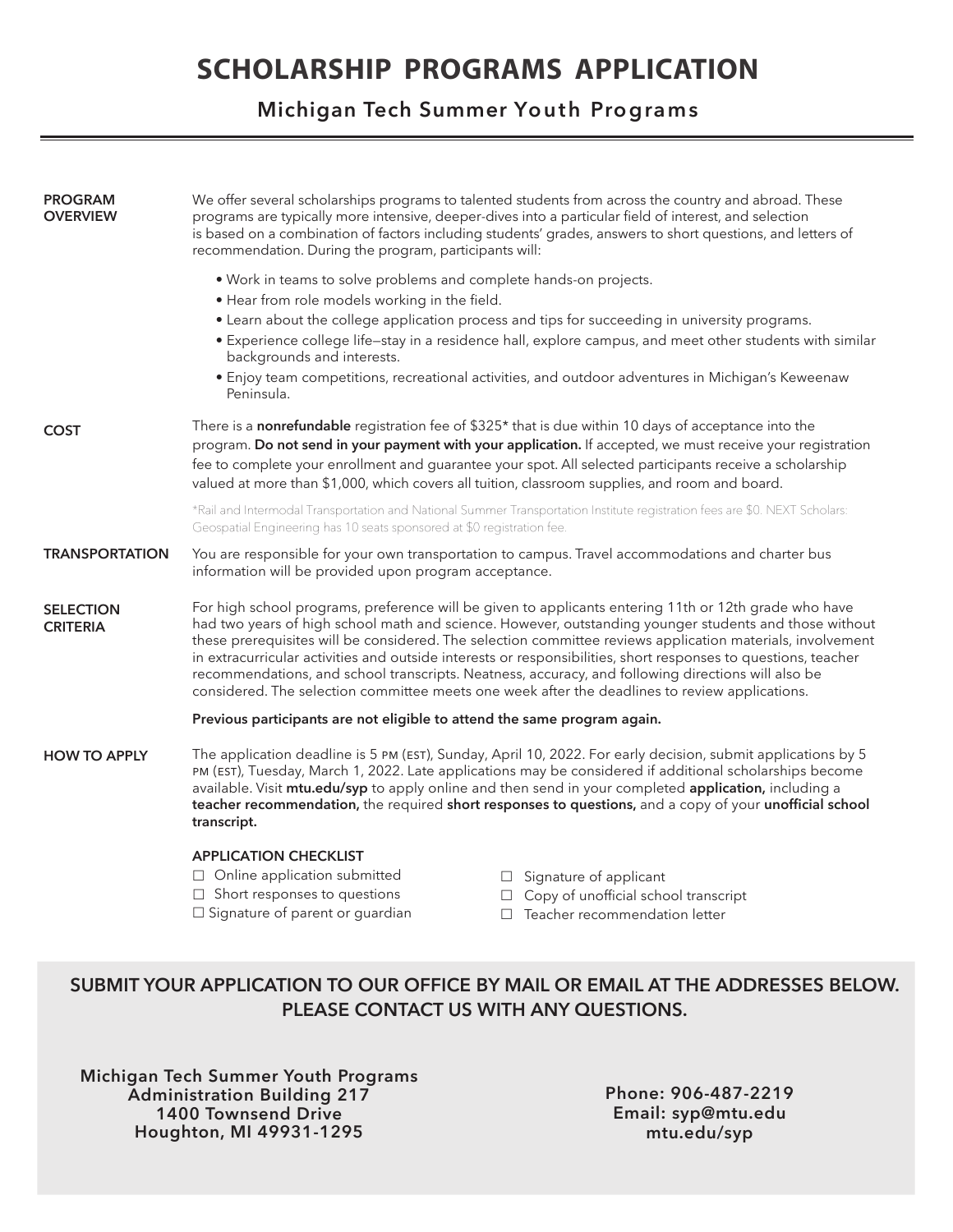# **SCHOLARSHIP PROGRAMS APPLICATION**

Application deadline is 5 PM (EST), Sunday, April 10, 2022. For early decision, submit application by 5 PM (EST), Tuesday, March 1, 2022. **Late applications may be considered if additional scholarships become available.** 

Please complete both sides of this application and send it with your unofficial transcript, teacher recommendation, and short responses to questions. **The payment form and registration fee will be due within 10 days of being accepted into the program to complete your enrollment. Do not send your payment now.**

| Legal name _____                                                                                                                                                                                                                                                                                                                                                                        |                                                                                                                                                                                                        |                                                                                                                                                                                                  |                                                                                                                                                                                                         |                                                               |                                                                                                                                                                              |                                                                                                                                                                           |  |
|-----------------------------------------------------------------------------------------------------------------------------------------------------------------------------------------------------------------------------------------------------------------------------------------------------------------------------------------------------------------------------------------|--------------------------------------------------------------------------------------------------------------------------------------------------------------------------------------------------------|--------------------------------------------------------------------------------------------------------------------------------------------------------------------------------------------------|---------------------------------------------------------------------------------------------------------------------------------------------------------------------------------------------------------|---------------------------------------------------------------|------------------------------------------------------------------------------------------------------------------------------------------------------------------------------|---------------------------------------------------------------------------------------------------------------------------------------------------------------------------|--|
| First                                                                                                                                                                                                                                                                                                                                                                                   | M. I.                                                                                                                                                                                                  |                                                                                                                                                                                                  | Last                                                                                                                                                                                                    |                                                               | Suffix (Jr., Sr., II, etc.)                                                                                                                                                  |                                                                                                                                                                           |  |
| Preferred name/nickname                                                                                                                                                                                                                                                                                                                                                                 |                                                                                                                                                                                                        |                                                                                                                                                                                                  | This is how your name will appear on your participant ID.                                                                                                                                               |                                                               |                                                                                                                                                                              |                                                                                                                                                                           |  |
|                                                                                                                                                                                                                                                                                                                                                                                         |                                                                                                                                                                                                        |                                                                                                                                                                                                  |                                                                                                                                                                                                         |                                                               |                                                                                                                                                                              |                                                                                                                                                                           |  |
|                                                                                                                                                                                                                                                                                                                                                                                         | WHICH PROGRAMS ARE YOU APPLYING TO? HAVE YOU APPLIED TO OR ATTENDED ANY PROGRAMS IN THE PAST?                                                                                                          |                                                                                                                                                                                                  |                                                                                                                                                                                                         |                                                               |                                                                                                                                                                              |                                                                                                                                                                           |  |
| Rail and Intermodal Transportation (RIT)<br>National Summer Transportation Institute (NSTI)<br>Engineering Scholars Program (ESP)<br>Women in Engineering (WIE)<br>Junior Women in Engineering (JWIE)<br>If applying now for JWIE, please select week preferred:<br>Women in Automotive Engineering (WIAE)<br>Women in Computer Science (WICS)<br>NEXT Scholars: Geospatial Engineering |                                                                                                                                                                                                        | <b>L</b> Applying Now<br><b>Applying Now</b><br>Applying Now<br>Applying Now<br><b>Applying Now</b><br>$\Box$ No Preference<br>$\Box$ Applying Now<br>$\Box$ Applying Now<br>$\Box$ Applying Now |                                                                                                                                                                                                         | ப<br>□<br>□<br>□<br>ப<br><b>July17-23</b><br>□<br>□<br>□<br>□ | Previously applied<br>Previously applied<br>Previously applied<br>Previously applied<br>Previously applied<br>Previously applied<br>Previously applied<br>Previously applied | $\Box$ Attended<br>$\Box$ Attended<br>$\Box$ Attended<br>$\Box$ Attended<br>$\Box$ Attended<br>$\Box$ July 24-30<br>$\Box$ Attended<br>$\Box$ Attended<br>$\Box$ Attended |  |
| GenCyber                                                                                                                                                                                                                                                                                                                                                                                |                                                                                                                                                                                                        |                                                                                                                                                                                                  | $\Box$ Applying Now<br>□                                                                                                                                                                                |                                                               | Previously applied                                                                                                                                                           | $\Box$ Attended                                                                                                                                                           |  |
|                                                                                                                                                                                                                                                                                                                                                                                         | If selected, I choose to live-in at Wadsworth Hall during the program<br>If you are applying to more than one scholarship program for 2022, which would you most like to attend? Please rank in order: |                                                                                                                                                                                                  |                                                                                                                                                                                                         | 3.                                                            |                                                                                                                                                                              | If selected, I choose to be a commuter student                                                                                                                            |  |
| <b>CONTACT INFORMATION</b>                                                                                                                                                                                                                                                                                                                                                              |                                                                                                                                                                                                        |                                                                                                                                                                                                  | <b>SCHOOL INFORMATION</b>                                                                                                                                                                               |                                                               |                                                                                                                                                                              |                                                                                                                                                                           |  |
|                                                                                                                                                                                                                                                                                                                                                                                         |                                                                                                                                                                                                        |                                                                                                                                                                                                  | What is the name of the school you attended this year?                                                                                                                                                  |                                                               |                                                                                                                                                                              |                                                                                                                                                                           |  |
|                                                                                                                                                                                                                                                                                                                                                                                         |                                                                                                                                                                                                        |                                                                                                                                                                                                  |                                                                                                                                                                                                         |                                                               |                                                                                                                                                                              |                                                                                                                                                                           |  |
|                                                                                                                                                                                                                                                                                                                                                                                         |                                                                                                                                                                                                        |                                                                                                                                                                                                  |                                                                                                                                                                                                         |                                                               |                                                                                                                                                                              |                                                                                                                                                                           |  |
|                                                                                                                                                                                                                                                                                                                                                                                         |                                                                                                                                                                                                        |                                                                                                                                                                                                  |                                                                                                                                                                                                         |                                                               |                                                                                                                                                                              |                                                                                                                                                                           |  |
|                                                                                                                                                                                                                                                                                                                                                                                         |                                                                                                                                                                                                        |                                                                                                                                                                                                  |                                                                                                                                                                                                         |                                                               |                                                                                                                                                                              | Zip or postal code ______________________Country _______________________________                                                                                          |  |
|                                                                                                                                                                                                                                                                                                                                                                                         |                                                                                                                                                                                                        |                                                                                                                                                                                                  | What grade will you have completed by June 2022? ___________                                                                                                                                            |                                                               |                                                                                                                                                                              |                                                                                                                                                                           |  |
|                                                                                                                                                                                                                                                                                                                                                                                         |                                                                                                                                                                                                        |                                                                                                                                                                                                  | Current class rank _________ out of _______ Cumulative GPA ____<br>Note: If your school uses a grading system other than the 4.0 scale, an<br>explanation of the method must accompany your transcript. |                                                               |                                                                                                                                                                              |                                                                                                                                                                           |  |
| PERSONAL INFORMATION                                                                                                                                                                                                                                                                                                                                                                    |                                                                                                                                                                                                        |                                                                                                                                                                                                  |                                                                                                                                                                                                         |                                                               |                                                                                                                                                                              |                                                                                                                                                                           |  |
| Gender                                                                                                                                                                                                                                                                                                                                                                                  | <b>Example 2018</b> Birth date                                                                                                                                                                         |                                                                                                                                                                                                  |                                                                                                                                                                                                         | Age                                                           |                                                                                                                                                                              |                                                                                                                                                                           |  |
|                                                                                                                                                                                                                                                                                                                                                                                         | Does participant have relatives who graduated from Michigan Tech? Please list their name, class year, and relation to you.                                                                             |                                                                                                                                                                                                  |                                                                                                                                                                                                         |                                                               |                                                                                                                                                                              |                                                                                                                                                                           |  |
| Name                                                                                                                                                                                                                                                                                                                                                                                    | Class year<br>Relation                                                                                                                                                                                 |                                                                                                                                                                                                  | Name                                                                                                                                                                                                    |                                                               | Class year                                                                                                                                                                   | Relation                                                                                                                                                                  |  |
| Name                                                                                                                                                                                                                                                                                                                                                                                    | Class year<br>Relation                                                                                                                                                                                 |                                                                                                                                                                                                  | Name                                                                                                                                                                                                    |                                                               | Class year                                                                                                                                                                   | Relation                                                                                                                                                                  |  |
| PARENT/GUARDIAN INFORMATION:                                                                                                                                                                                                                                                                                                                                                            |                                                                                                                                                                                                        |                                                                                                                                                                                                  |                                                                                                                                                                                                         |                                                               |                                                                                                                                                                              |                                                                                                                                                                           |  |
| Parent first name<br>M. I.                                                                                                                                                                                                                                                                                                                                                              | Last name                                                                                                                                                                                              | Suffix                                                                                                                                                                                           | Parent first name                                                                                                                                                                                       | M. I.                                                         | Last name                                                                                                                                                                    | Suffix                                                                                                                                                                    |  |
|                                                                                                                                                                                                                                                                                                                                                                                         |                                                                                                                                                                                                        |                                                                                                                                                                                                  | Relationship to applicant __________                                                                                                                                                                    |                                                               |                                                                                                                                                                              |                                                                                                                                                                           |  |
|                                                                                                                                                                                                                                                                                                                                                                                         |                                                                                                                                                                                                        |                                                                                                                                                                                                  |                                                                                                                                                                                                         |                                                               |                                                                                                                                                                              |                                                                                                                                                                           |  |
|                                                                                                                                                                                                                                                                                                                                                                                         |                                                                                                                                                                                                        |                                                                                                                                                                                                  | Cell phone ___________________________ Email __________                                                                                                                                                 |                                                               |                                                                                                                                                                              |                                                                                                                                                                           |  |
|                                                                                                                                                                                                                                                                                                                                                                                         | Is your address the same as the participant's? $\Box$ Yes $\Box$ No                                                                                                                                    |                                                                                                                                                                                                  | Is your address the same as the participant's? $\Box$ Yes $\Box$ No                                                                                                                                     |                                                               |                                                                                                                                                                              |                                                                                                                                                                           |  |